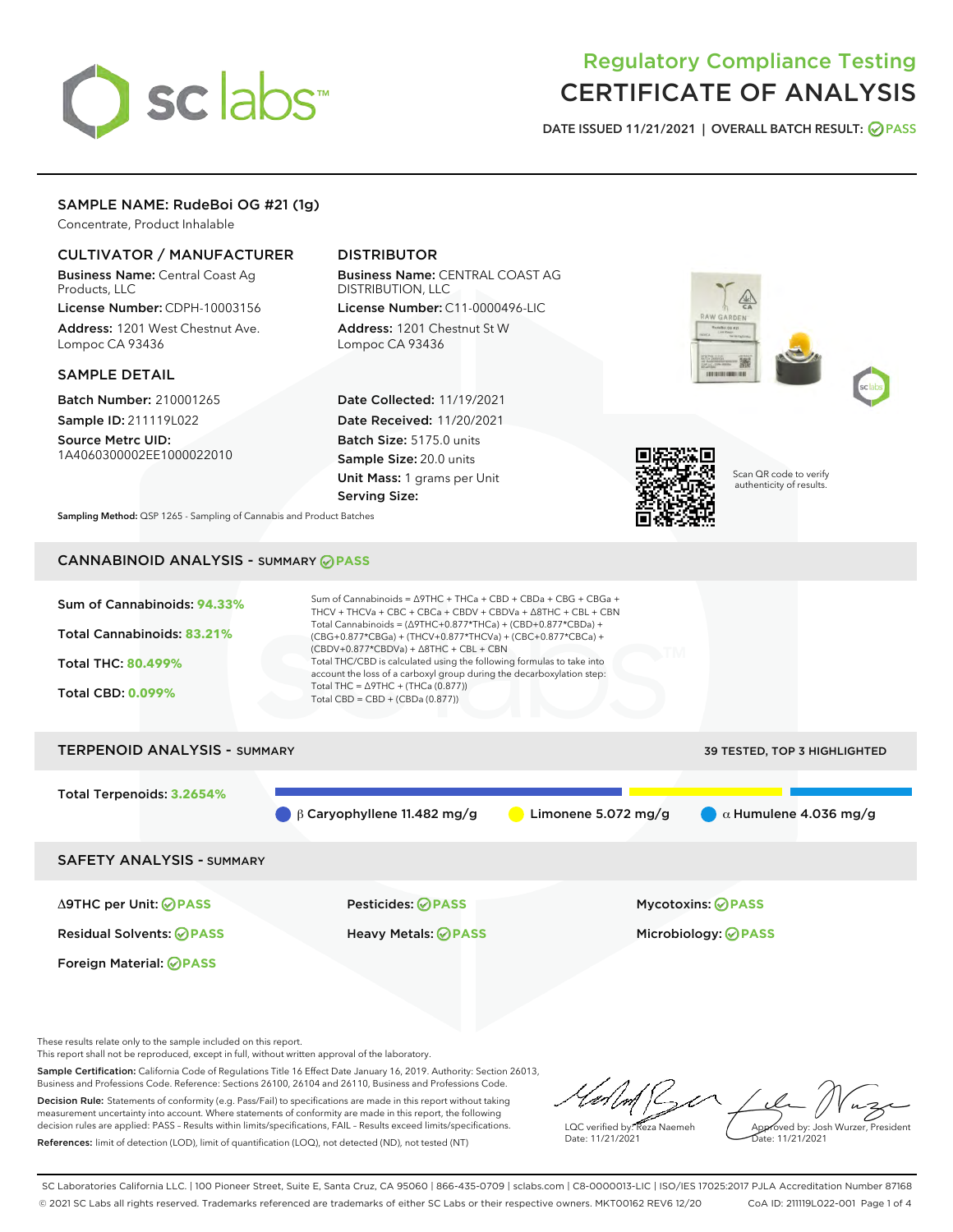



RUDEBOI OG #21 (1G) | DATE ISSUED 11/21/2021 | OVERALL BATCH RESULT: **● PASS** 

## CANNABINOID TEST RESULTS - 11/20/2021 @ PASS

Tested by high-performance liquid chromatography with diode-array detection (HPLC-DAD). **Method:** QSP 1157 - Analysis of Cannabinoids by HPLC-DAD

#### TOTAL CANNABINOIDS: **83.21%**

Total Cannabinoids (Total THC) + (Total CBD) + (Total CBG) + (Total THCV) + (Total CBC) + (Total CBDV) + ∆8THC + CBL + CBN

TOTAL THC: **80.499%** Total THC (∆9THC+0.877\*THCa)

TOTAL CBD: **0.099%**

Total CBD (CBD+0.877\*CBDa)

TOTAL CBG: 1.51% Total CBG (CBG+0.877\*CBGa)

TOTAL THCV: 0.495% Total THCV (THCV+0.877\*THCVa)

TOTAL CBC: 0.61% Total CBC (CBC+0.877\*CBCa)

TOTAL CBDV: ND Total CBDV (CBDV+0.877\*CBDVa)

| <b>COMPOUND</b>            | LOD/LOQ<br>(mg/g) | <b>MEASUREMENT</b><br><b>UNCERTAINTY</b><br>(mg/g) | <b>RESULT</b><br>(mg/g) | <b>RESULT</b><br>(%) |
|----------------------------|-------------------|----------------------------------------------------|-------------------------|----------------------|
| <b>THCa</b>                | 0.05/0.14         | ±22.500                                            | 875.50                  | 87.550               |
| <b>A9THC</b>               | 0.06 / 0.26       | ±1.279                                             | 37.18                   | 3.718                |
| <b>CBGa</b>                | 0.1 / 0.2         | ±0.79                                              | 15.1                    | 1.51                 |
| <b>CBCa</b>                | 0.07/0.28         | ±0.296                                             | 6.05                    | 0.605                |
| <b>THCVa</b>               | 0.07 / 0.20       | ±0.269                                             | 5.64                    | 0.564                |
| <b>CBG</b>                 | 0.06/0.19         | ±0.075                                             | 1.90                    | 0.190                |
| <b>CBDa</b>                | 0.02/0.19         | ±0.033                                             | 1.13                    | 0.113                |
| <b>CBC</b>                 | 0.2 / 0.5         | ±0.02                                              | 0.8                     | 0.08                 |
| $\triangle$ 8THC           | 0.1/0.4           | N/A                                                | <b>ND</b>               | <b>ND</b>            |
| <b>THCV</b>                | 0.1 / 0.2         | N/A                                                | <b>ND</b>               | <b>ND</b>            |
| <b>CBD</b>                 | 0.07/0.29         | N/A                                                | <b>ND</b>               | <b>ND</b>            |
| <b>CBDV</b>                | 0.04 / 0.15       | N/A                                                | <b>ND</b>               | <b>ND</b>            |
| <b>CBDVa</b>               | 0.03 / 0.53       | N/A                                                | <b>ND</b>               | <b>ND</b>            |
| <b>CBL</b>                 | 0.06 / 0.24       | N/A                                                | <b>ND</b>               | <b>ND</b>            |
| <b>CBN</b>                 | 0.1/0.3           | N/A                                                | <b>ND</b>               | <b>ND</b>            |
| <b>SUM OF CANNABINOIDS</b> |                   |                                                    | 943.3 mg/g              | 94.33%               |

#### **UNIT MASS: 1 grams per Unit**

| ∆9THC per Unit                        | 1120 per-package limit | 37.18 mg/unit  | <b>PASS</b> |
|---------------------------------------|------------------------|----------------|-------------|
| <b>Total THC per Unit</b>             |                        | 804.99 mg/unit |             |
| <b>CBD</b> per Unit                   |                        | <b>ND</b>      |             |
| <b>Total CBD per Unit</b>             |                        | 0.99 mg/unit   |             |
| Sum of Cannabinoids<br>per Unit       |                        | 943.3 mg/unit  |             |
| <b>Total Cannabinoids</b><br>per Unit |                        | 832.1 mg/unit  |             |

## TERPENOID TEST RESULTS - 11/21/2021

Terpene analysis utilizing gas chromatography-flame ionization detection (GC-FID). **Method:** QSP 1192 - Analysis of Terpenoids by GC-FID

| <b>COMPOUND</b>         | LOD/LOQ<br>(mg/g) | <b>MEASUREMENT</b><br><b>UNCERTAINTY</b><br>(mg/g) | <b>RESULT</b><br>(mg/g)                         | <b>RESULT</b><br>(%) |
|-------------------------|-------------------|----------------------------------------------------|-------------------------------------------------|----------------------|
| $\beta$ Caryophyllene   | 0.004 / 0.012     | ±0.4088                                            | 11.482                                          | 1.1482               |
| Limonene                | 0.005 / 0.016     | ±0.0725                                            | 5.072                                           | 0.5072               |
| $\alpha$ Humulene       | 0.009 / 0.029     | ±0.1296                                            | 4.036                                           | 0.4036               |
| <b>Myrcene</b>          | 0.008 / 0.025     | ±0.0441                                            | 3.421                                           | 0.3421               |
| $\alpha$ Bisabolol      | 0.008 / 0.026     | ±0.0859                                            | 1.608                                           | 0.1608               |
| Linalool                | 0.009 / 0.032     | ±0.0570                                            | 1.501                                           | 0.1501               |
| Terpinolene             | 0.008 / 0.026     | ±0.0162                                            | 0.790                                           | 0.0790               |
| Terpineol               | 0.016 / 0.055     | ±0.0409                                            | 0.666                                           | 0.0666               |
| Fenchol                 | 0.010 / 0.034     | ±0.0238                                            | 0.615                                           | 0.0615               |
| trans-ß-Farnesene       | 0.008 / 0.025     | ±0.0211                                            | 0.595                                           | 0.0595               |
| Valencene               | 0.009 / 0.030     | ±0.0367                                            | 0.532                                           | 0.0532               |
| $\beta$ Pinene          | 0.004 / 0.014     | ±0.0059                                            | 0.509                                           | 0.0509               |
| Ocimene                 | 0.011 / 0.038     | ±0.0129                                            | 0.402                                           | 0.0402               |
| Nerolidol               | 0.009 / 0.028     | ±0.0233                                            | 0.370                                           | 0.0370               |
| $\alpha$ Pinene         | 0.005 / 0.017     | ±0.0027                                            | 0.311                                           | 0.0311               |
| Caryophyllene<br>Oxide  | 0.010 / 0.033     | ±0.0108                                            | 0.235                                           | 0.0235               |
| <b>Borneol</b>          | 0.005 / 0.016     | ±0.0079                                            | 0.187                                           | 0.0187               |
| Camphene                | 0.005 / 0.015     | ±0.0008                                            | 0.066                                           | 0.0066               |
| Fenchone                | 0.009 / 0.028     | ±0.0015                                            | 0.050                                           | 0.0050               |
| <b>Geranyl Acetate</b>  | 0.004 / 0.014     | ±0.0020                                            | 0.049                                           | 0.0049               |
| Guaiol                  | 0.009 / 0.030     | ±0.0017                                            | 0.037                                           | 0.0037               |
| Citronellol             | 0.003 / 0.010     | ±0.0015                                            | 0.030                                           | 0.0030               |
| Geraniol                | 0.002 / 0.007     | ±0.0012                                            | 0.028                                           | 0.0028               |
| Sabinene Hydrate        | 0.006 / 0.022     | ±0.0010                                            | 0.027                                           | 0.0027               |
| $\gamma$ Terpinene      | 0.006 / 0.018     | ±0.0003                                            | 0.020                                           | 0.0020               |
| Nerol                   | 0.003 / 0.011     | ±0.0007                                            | 0.015                                           | 0.0015               |
| $\alpha$ Phellandrene   | 0.006 / 0.020     | N/A                                                | <loq< th=""><th><loq< th=""></loq<></th></loq<> | <loq< th=""></loq<>  |
| 3 Carene                | 0.005 / 0.018     | N/A                                                | <loq< th=""><th><loq< th=""></loq<></th></loq<> | <loq< th=""></loq<>  |
| $\alpha$ Terpinene      | 0.005 / 0.017     | N/A                                                | <loq< th=""><th><loq< th=""></loq<></th></loq<> | <loq< th=""></loq<>  |
| Eucalyptol              | 0.006 / 0.018     | N/A                                                | <loq< th=""><th><loq< th=""></loq<></th></loq<> | <loq< th=""></loq<>  |
| Sabinene                | 0.004 / 0.014     | N/A                                                | ND                                              | ND                   |
| p-Cymene                | 0.005 / 0.016     | N/A                                                | <b>ND</b>                                       | <b>ND</b>            |
| (-)-Isopulegol          | 0.005 / 0.016     | N/A                                                | <b>ND</b>                                       | ND                   |
| Camphor                 | 0.006 / 0.019     | N/A                                                | ND                                              | <b>ND</b>            |
| Isoborneol              | 0.004 / 0.012     | N/A                                                | ND                                              | ND                   |
| Menthol                 | 0.008 / 0.025     | N/A                                                | <b>ND</b>                                       | ND                   |
| R-(+)-Pulegone          | 0.003 / 0.011     | N/A                                                | ND                                              | <b>ND</b>            |
| $\alpha$ Cedrene        | 0.005 / 0.016     | N/A                                                | ND                                              | ND                   |
| Cedrol                  | 0.008 / 0.027     | N/A                                                | ND                                              | ND                   |
| <b>TOTAL TERPENOIDS</b> |                   |                                                    | 32.654 mg/g                                     | 3.2654%              |

SC Laboratories California LLC. | 100 Pioneer Street, Suite E, Santa Cruz, CA 95060 | 866-435-0709 | sclabs.com | C8-0000013-LIC | ISO/IES 17025:2017 PJLA Accreditation Number 87168 © 2021 SC Labs all rights reserved. Trademarks referenced are trademarks of either SC Labs or their respective owners. MKT00162 REV6 12/20 CoA ID: 211119L022-001 Page 2 of 4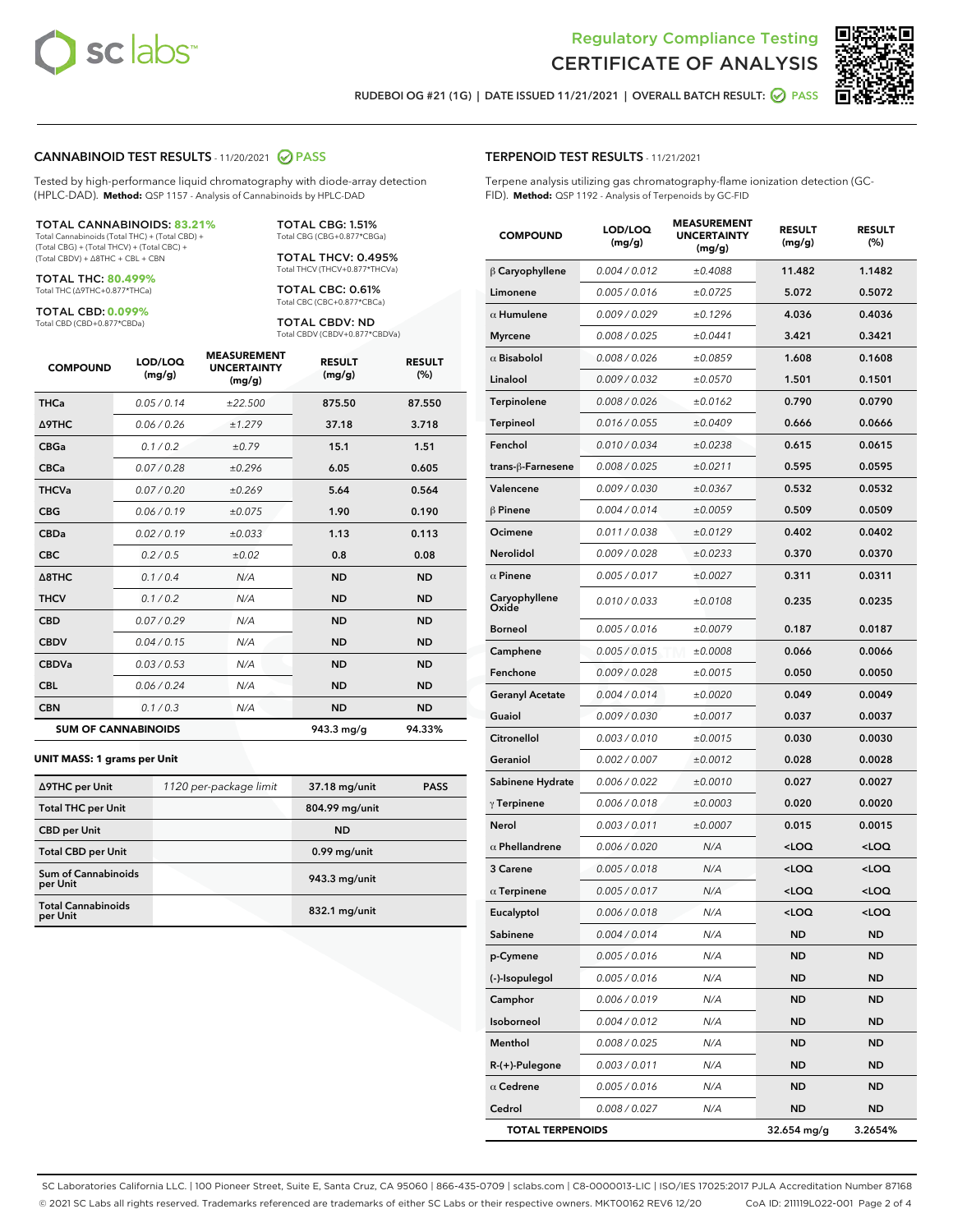



RUDEBOI OG #21 (1G) | DATE ISSUED 11/21/2021 | OVERALL BATCH RESULT: @ PASS

## CATEGORY 1 PESTICIDE TEST RESULTS - 11/21/2021 2 PASS

Pesticide and plant growth regulator analysis utilizing high-performance liquid chromatography-mass spectrometry (HPLC-MS) or gas chromatography-mass spectrometry (GC-MS). \*GC-MS utilized where indicated. **Method:** QSP 1212 - Analysis of Pesticides and Mycotoxins by LC-MS or QSP 1213 - Analysis of Pesticides by GC-MS

| <b>COMPOUND</b>             | LOD/LOQ<br>$(\mu g/g)$ | <b>ACTION</b><br><b>LIMIT</b><br>$(\mu g/g)$ | <b>MEASUREMENT</b><br><b>UNCERTAINTY</b><br>$(\mu g/g)$ | <b>RESULT</b><br>$(\mu g/g)$ | <b>RESULT</b> |
|-----------------------------|------------------------|----------------------------------------------|---------------------------------------------------------|------------------------------|---------------|
| Aldicarb                    | 0.03 / 0.08            | $\geq$ LOD                                   | N/A                                                     | <b>ND</b>                    | <b>PASS</b>   |
| Carbofuran                  | 0.02/0.05              | $>$ LOD                                      | N/A                                                     | <b>ND</b>                    | <b>PASS</b>   |
| Chlordane*                  | 0.03 / 0.08            | $\ge$ LOD                                    | N/A                                                     | <b>ND</b>                    | <b>PASS</b>   |
| Chlorfenapyr*               | 0.03/0.10              | $>$ LOD                                      | N/A                                                     | <b>ND</b>                    | <b>PASS</b>   |
| Chlorpyrifos                | 0.02 / 0.06            | $\ge$ LOD                                    | N/A                                                     | <b>ND</b>                    | <b>PASS</b>   |
| Coumaphos                   | 0.02 / 0.07            | $\ge$ LOD                                    | N/A                                                     | <b>ND</b>                    | <b>PASS</b>   |
| Daminozide                  | 0.02 / 0.07            | $\ge$ LOD                                    | N/A                                                     | <b>ND</b>                    | <b>PASS</b>   |
| <b>DDVP</b><br>(Dichlorvos) | 0.03/0.09              | $\ge$ LOD                                    | N/A                                                     | <b>ND</b>                    | <b>PASS</b>   |
| Dimethoate                  | 0.03/0.08              | $>$ LOD                                      | N/A                                                     | <b>ND</b>                    | <b>PASS</b>   |
| Ethoprop(hos)               | 0.03/0.10              | $\ge$ LOD                                    | N/A                                                     | <b>ND</b>                    | <b>PASS</b>   |
| Etofenprox                  | 0.02 / 0.06            | $\ge$ LOD                                    | N/A                                                     | <b>ND</b>                    | <b>PASS</b>   |
| Fenoxycarb                  | 0.03 / 0.08            | $\ge$ LOD                                    | N/A                                                     | <b>ND</b>                    | <b>PASS</b>   |
| Fipronil                    | 0.03/0.08              | $>$ LOD                                      | N/A                                                     | <b>ND</b>                    | <b>PASS</b>   |
| Imazalil                    | 0.02 / 0.06            | $\ge$ LOD                                    | N/A                                                     | <b>ND</b>                    | <b>PASS</b>   |
| <b>Methiocarb</b>           | 0.02 / 0.07            | $\ge$ LOD                                    | N/A                                                     | <b>ND</b>                    | <b>PASS</b>   |
| Methyl<br>parathion         | 0.03/0.10              | $\ge$ LOD                                    | N/A                                                     | <b>ND</b>                    | <b>PASS</b>   |
| <b>Mevinphos</b>            | 0.03/0.09              | $>$ LOD                                      | N/A                                                     | <b>ND</b>                    | <b>PASS</b>   |
| Paclobutrazol               | 0.02 / 0.05            | $\ge$ LOD                                    | N/A                                                     | <b>ND</b>                    | <b>PASS</b>   |
| Propoxur                    | 0.03/0.09              | $\ge$ LOD                                    | N/A                                                     | <b>ND</b>                    | <b>PASS</b>   |
| Spiroxamine                 | 0.03 / 0.08            | $\ge$ LOD                                    | N/A                                                     | <b>ND</b>                    | <b>PASS</b>   |
| Thiacloprid                 | 0.03/0.10              | $\ge$ LOD                                    | N/A                                                     | <b>ND</b>                    | <b>PASS</b>   |

#### CATEGORY 2 PESTICIDE TEST RESULTS - 11/21/2021 @ PASS

| <b>COMPOUND</b>          | LOD/LOQ<br>$(\mu g/g)$ | <b>ACTION</b><br><b>LIMIT</b><br>$(\mu g/g)$ | <b>MEASUREMENT</b><br><b>UNCERTAINTY</b><br>$(\mu g/g)$ | <b>RESULT</b><br>$(\mu g/g)$ | <b>RESULT</b> |
|--------------------------|------------------------|----------------------------------------------|---------------------------------------------------------|------------------------------|---------------|
| Abamectin                | 0.03/0.10              | 0.1                                          | N/A                                                     | <b>ND</b>                    | <b>PASS</b>   |
| Acephate                 | 0.02/0.07              | 0.1                                          | N/A                                                     | <b>ND</b>                    | <b>PASS</b>   |
| Acequinocyl              | 0.02/0.07              | 0.1                                          | N/A                                                     | <b>ND</b>                    | <b>PASS</b>   |
| Acetamiprid              | 0.02/0.05              | 0.1                                          | N/A                                                     | <b>ND</b>                    | <b>PASS</b>   |
| Azoxystrobin             | 0.02/0.07              | 0.1                                          | N/A                                                     | <b>ND</b>                    | <b>PASS</b>   |
| <b>Bifenazate</b>        | 0.01/0.04              | 0.1                                          | N/A                                                     | <b>ND</b>                    | <b>PASS</b>   |
| <b>Bifenthrin</b>        | 0.02 / 0.05            | 3                                            | N/A                                                     | <b>ND</b>                    | <b>PASS</b>   |
| <b>Boscalid</b>          | 0.03/0.09              | 0.1                                          | N/A                                                     | <b>ND</b>                    | <b>PASS</b>   |
| Captan                   | 0.19/0.57              | 0.7                                          | N/A                                                     | <b>ND</b>                    | <b>PASS</b>   |
| Carbaryl                 | 0.02/0.06              | 0.5                                          | N/A                                                     | <b>ND</b>                    | <b>PASS</b>   |
| Chlorantranilip-<br>role | 0.04/0.12              | 10                                           | N/A                                                     | <b>ND</b>                    | <b>PASS</b>   |
| Clofentezine             | 0.03/0.09              | 0.1                                          | N/A                                                     | <b>ND</b>                    | <b>PASS</b>   |

#### CATEGORY 2 PESTICIDE TEST RESULTS - 11/21/2021 continued

| <b>COMPOUND</b>               | LOD/LOQ<br>(µg/g) | <b>ACTION</b><br>LIMIT<br>$(\mu g/g)$ | <b>MEASUREMENT</b><br><b>UNCERTAINTY</b><br>$(\mu g/g)$ | <b>RESULT</b><br>(µg/g) | <b>RESULT</b> |
|-------------------------------|-------------------|---------------------------------------|---------------------------------------------------------|-------------------------|---------------|
| Cyfluthrin                    | 0.12 / 0.38       | $\overline{c}$                        | N/A                                                     | ND                      | <b>PASS</b>   |
| Cypermethrin                  | 0.11 / 0.32       | $\mathcal{I}$                         | N/A                                                     | ND                      | <b>PASS</b>   |
| <b>Diazinon</b>               | 0.02 / 0.05       | 0.1                                   | N/A                                                     | <b>ND</b>               | <b>PASS</b>   |
| Dimethomorph                  | 0.03 / 0.09       | 2                                     | N/A                                                     | ND                      | <b>PASS</b>   |
| Etoxazole                     | 0.02 / 0.06       | 0.1                                   | N/A                                                     | ND                      | <b>PASS</b>   |
| Fenhexamid                    | 0.03 / 0.09       | 0.1                                   | N/A                                                     | <b>ND</b>               | <b>PASS</b>   |
| Fenpyroximate                 | 0.02 / 0.06       | 0.1                                   | N/A                                                     | <b>ND</b>               | <b>PASS</b>   |
| Flonicamid                    | 0.03 / 0.10       | 0.1                                   | N/A                                                     | ND                      | <b>PASS</b>   |
| Fludioxonil                   | 0.03 / 0.10       | 0.1                                   | N/A                                                     | ND                      | <b>PASS</b>   |
| Hexythiazox                   | 0.02 / 0.07       | 0.1                                   | N/A                                                     | ND                      | <b>PASS</b>   |
| Imidacloprid                  | 0.04 / 0.11       | 5                                     | N/A                                                     | ND                      | <b>PASS</b>   |
| Kresoxim-methyl               | 0.02 / 0.07       | 0.1                                   | N/A                                                     | ND                      | <b>PASS</b>   |
| <b>Malathion</b>              | 0.03 / 0.09       | 0.5                                   | N/A                                                     | <b>ND</b>               | <b>PASS</b>   |
| Metalaxyl                     | 0.02 / 0.07       | $\overline{c}$                        | N/A                                                     | ND                      | <b>PASS</b>   |
| Methomyl                      | 0.03 / 0.10       | 1                                     | N/A                                                     | <b>ND</b>               | <b>PASS</b>   |
| Myclobutanil                  | 0.03 / 0.09       | 0.1                                   | N/A                                                     | ND                      | <b>PASS</b>   |
| Naled                         | 0.02 / 0.07       | 0.1                                   | N/A                                                     | ND                      | <b>PASS</b>   |
| Oxamyl                        | 0.04 / 0.11       | 0.5                                   | N/A                                                     | ND                      | <b>PASS</b>   |
| Pentachloronitro-<br>benzene* | 0.03 / 0.09       | 0.1                                   | N/A                                                     | ND                      | <b>PASS</b>   |
| Permethrin                    | 0.04 / 0.12       | 0.5                                   | N/A                                                     | ND                      | <b>PASS</b>   |
| Phosmet                       | 0.03 / 0.10       | 0.1                                   | N/A                                                     | ND                      | <b>PASS</b>   |
| Piperonylbu-<br>toxide        | 0.02 / 0.07       | 3                                     | N/A                                                     | <b>ND</b>               | <b>PASS</b>   |
| Prallethrin                   | 0.03 / 0.08       | 0.1                                   | N/A                                                     | ND                      | <b>PASS</b>   |
| Propiconazole                 | 0.02 / 0.07       | 0.1                                   | N/A                                                     | ND                      | <b>PASS</b>   |
| Pyrethrins                    | 0.04 / 0.12       | 0.5                                   | N/A                                                     | ND                      | <b>PASS</b>   |
| Pyridaben                     | 0.02 / 0.07       | 0.1                                   | N/A                                                     | ND                      | <b>PASS</b>   |
| Spinetoram                    | 0.02 / 0.07       | 0.1                                   | N/A                                                     | ND                      | <b>PASS</b>   |
| Spinosad                      | 0.02 / 0.07       | 0.1                                   | N/A                                                     | ND                      | <b>PASS</b>   |
| Spiromesifen                  | 0.02 / 0.05       | 0.1                                   | N/A                                                     | <b>ND</b>               | <b>PASS</b>   |
| Spirotetramat                 | 0.02 / 0.06       | 0.1                                   | N/A                                                     | ND                      | <b>PASS</b>   |
| Tebuconazole                  | 0.02 / 0.07       | 0.1                                   | N/A                                                     | ND                      | PASS          |
| Thiamethoxam                  | 0.03 / 0.10       | 5                                     | N/A                                                     | ND                      | <b>PASS</b>   |
| Trifloxystrobin               | 0.03 / 0.08       | 0.1                                   | N/A                                                     | <b>ND</b>               | <b>PASS</b>   |

SC Laboratories California LLC. | 100 Pioneer Street, Suite E, Santa Cruz, CA 95060 | 866-435-0709 | sclabs.com | C8-0000013-LIC | ISO/IES 17025:2017 PJLA Accreditation Number 87168 © 2021 SC Labs all rights reserved. Trademarks referenced are trademarks of either SC Labs or their respective owners. MKT00162 REV6 12/20 CoA ID: 211119L022-001 Page 3 of 4